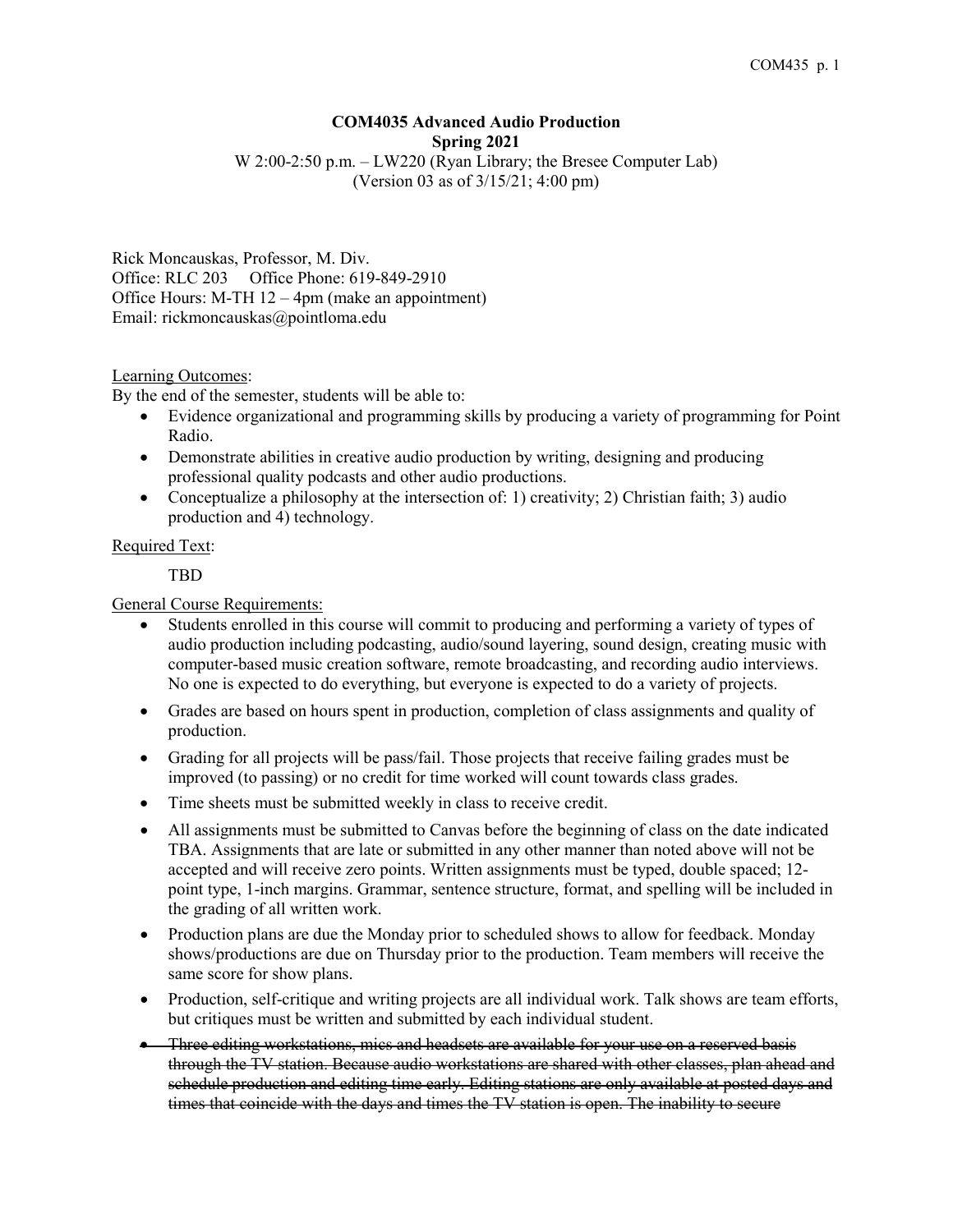equipment or editing time due to lack of planning is not an excuse for not completing an assignment.

- Portable digital audio recorders are available for check-out from the TV studio. Use the sign-up sheets on the bulletin board in the hallway outside Point Radio for scheduling editing time and the sign-up sheets on the bulletin board outside the TV studio for reserving mics, headsets and portable recorders.
- Reserve equipment in the manner prescribed by the TV & Radio studios.
- Student projects will be played in class for group discussion and shared with future classes as examples.

### Attendance:

- Attendance will be taken in all classes. For purposes of grading in this class, students will be allowed absences (for any reason) equal to one week's class sessions.
- As noted in the university catalog, students who miss 10% of class sessions will be reported to the Vice Provost of Academic Administration. Missing 20% of class sessions will result in the student being de-enrolled from this course. This rule will be strictly enforced. Missing two classes puts you OVER the 10% threshold. Missing three classes puts you AT the 20% threshold.
- The communication industry is time sensitive. Professionals in this business succeed or fail depending on their ability to meet deadlines and follow through on their commitments. Now is an excellent opportunity to develop good habits. With this in mind, students are expected to be on time to class and to turn assignments in "on-time/on-deadline."
- Attendance in class means that you are fully attending to the course. Students, who choose to use their cell phone, engage in irrelevant and disruptive conversations, study for their next class, etc… will be counted as absent for that day. There are no exceptions to this policy, so please do not ask.
- In the event that you miss class, you will be expected to get notes, handouts, and assignments from someone in class. **Do NOT ask me for notes.** You are responsible for missed material and should try to make a friend or two in this class that you can count on. All relevant assignments  $\&$ information can be found on the Canvas page for this class.
- It is the student's responsibility to maintain his or her class schedule. Should the need arise to drop this course (personal emergencies, poor performance, etc.), the student has the responsibility to follow through (provided the drop date meets the stated calendar deadline established by the university), not the instructor. Simply ceasing to attend this course or failing to follow through to arrange for a change of registration (drop/add) may result in a grade of F on the official transcript.

### Technology Policy

Personal computers are permitted for taking notes. However, cell phones are not allowed during class. Making audio or video recordings of class sessions are not allowed. Students may not mass distribute any course materials or content in any form (print or online) without permission of the instructor.

### Notice to Students with Disabilities

While all students are expected to meet the minimum academic standards for completion of this course as established by the instructor, students with disabilities may require academic accommodations. At Point Loma Nazarene University, students requesting academic accommodations must file documentation with the Disability Resource Center (DRC), located in the Bond Academic Center. Once the student files documentation, the Disability Resource Center will contact the student's instructors and provide written recommendations for reasonable and appropriate accommodations to meet the individual learning needs of the student. This policy assists the University in its commitment to full compliance with Section 504 of the Rehabilitation Act of 1973,